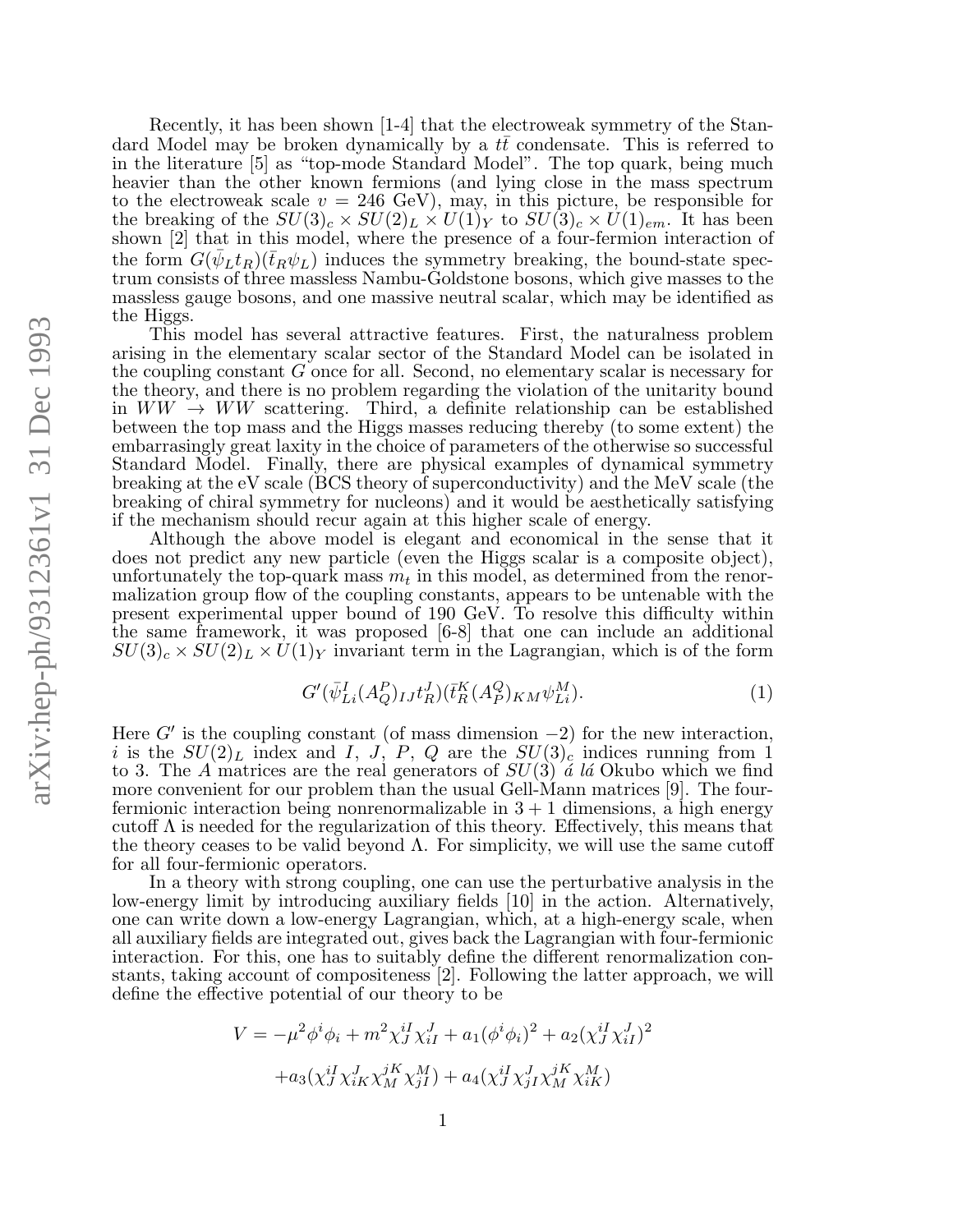$$
+a_5(\phi^i \phi_i \chi_K^{jJ} \chi_{jJ}^K) + a_6(\phi^i \phi_j \chi_K^{jJ} \chi_{iJ}^K) +g_t(\bar{\psi}_{Li} t_R \phi^i + \text{ h.c.}) + g_t'(\bar{\psi}_{Li}^I (A_Q^P)_{IJ} t_R^J \chi_P^{iQ} + \text{ h.c.}).
$$
 (2)

It may be noted that there are two composite doublets in V, namely,  $\phi$  and  $\chi$ . They have the same isospin properties, but under  $SU(3)_c$  the former is a singlet while the latter is an octet, which is denoted by the explicit  $SU(3)_c$  indices. The field  $\phi$  arises from the  $SU(3)_c$  singlet bilocal fermionic field  $\bar{\psi}_L t_R$  while the  $\chi$  field arises from the  $SU(3)_c$  octet bilocal  $\bar{\psi}_L^I(A_Q^P)_{IJ}t_R^J$ . It is evident that  $\phi_i^{\dagger} \equiv \phi^i$  and  $(\chi_{iJ}^I)^\dagger \equiv \chi_I^{iJ}$ , because  $(A_Q^P)^\dagger = (A_Q^P)^T = (A_P^Q)$  $_P^Q$ ). The  $\phi$  field behaves in the low energy limit as the Standard Model Higgs doublet with  $\langle \phi \rangle_{0} = v$ , while the  $\chi$ field has zero VEV since it carries color. The absence of a VEV for the  $\chi$  doublet has two important implications: first, it guarantees that in the symmetry-broken phase, the SM relation  $v = \sqrt{-\mu^2/a_1}$  is preserved, and second, it allows us to introduce a gauge-invariant mass term of the form  $m^2\chi^2$  in the Lagrangian. The  $a_i$  (i=1 to 6) parameters generically denote four-boson couplings; the  $SU(2)$  and  $SU(3)$  indices of  $\chi$  can be contracted in three different ways to produce a singlet. Gauge-invariant kinetic terms for the  $\phi$  and the  $\chi$  fields are also induced.

We can now solve numerically a set of  $\beta$ -functions corresponding to the parameters  $a_i$ ,  $g_t$  and  $g'_t$  $t'$ , and find the infrared quasi-fixed point solution to be [7]

$$
a_1 = 0.18, \quad a_5 = 0.18, \quad a_6 = 0.42 \tag{3}
$$

$$
\frac{9}{4}g_t^2 + 2g_t'^2 = \frac{9}{4}(g_t)_{BHL}^2.
$$
\n(4)

We have not shown the other couplings at the quasi-fixed point because they are not relevant for our analysis, but they turn out to be small and positive. It is to be noted that the parameters are not exactly those shown in eq. (2) but suitably renormalized ones, and we use the same symbol only for brevity. The value of  $a_1$ gives  $m_H = 209$  GeV. The suffix BHL indicates the results in ref. 2, and it is evident from eq. (4) that  $m_t$  is a free parameter of the theory, being always less than  $(m_t)_{BHL}$ . Therefore, it is not possible to predict  $m_t$  in this model. In the succeeding analysis, we take some phenomenologically plausible values for  $m_t$ .

The mass of  $\chi$  will be an important theme in our discussion. We immediately note that though the field is an auxiliary one arising as a composite of two spinor fields in an  $SU(3)_c$  octet combination, it is not possible to predict the masses as was done for the "Higgs scalar" in ref. 2, because here the strong interaction plays a nontrivial part and the  $1/N$  approximation is not valid. Not being determinable from the renormalization group equations,  $m^2$  remains a free parameter of the theory. When the symmetry is broken, two more terms of the form  $\frac{1}{2}a_5v^2$  and 1  $\frac{1}{2}a_6v^2$  contribute to  $m_\chi^2$ , the second term contributing only for the neutral field, so that

$$
m_{\chi^0}^2 - m_{\chi^+}^2 = \frac{1}{2} a_6 v^2.
$$
 (5)

These new bosons can have profound consequences through various one-loop effects which are experimentally observable, and we can place lower bounds on their masses. One notes that the interaction in the minimal condensate scheme is confined only to the third generation of quarks. The other quark generations take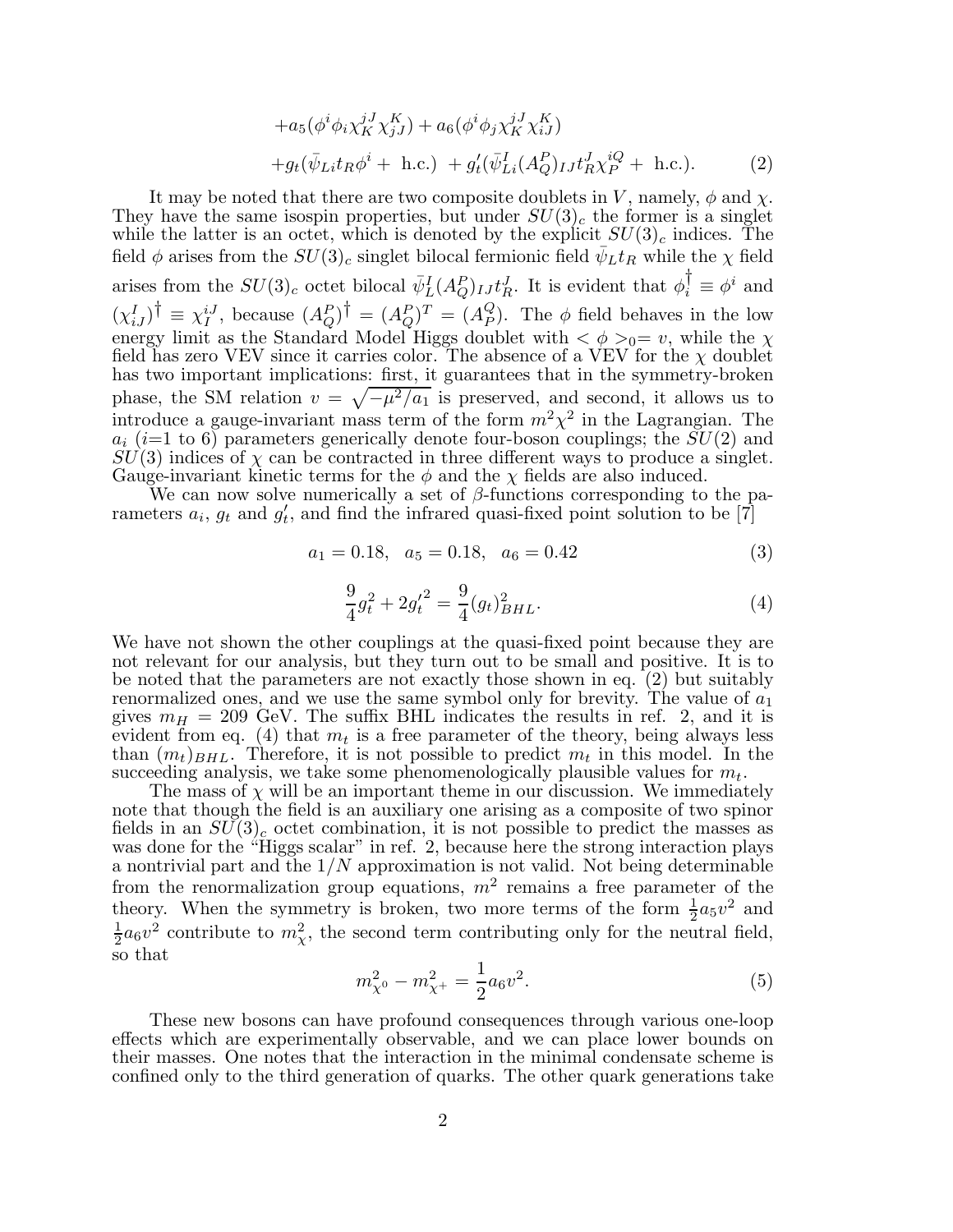part in the one-loop effects through the mixing between the mass eigenstates and the weak eigenstates of the quark wavefunctions [11]. This means that the physics of  $K^0 - \bar{K}^0$ ,  $B_d^0 - \bar{B}_d^0$  and  $B_s^0 - \bar{B}_s^0$  mixing will be affected by  $\chi$ , and the same is true for the CP-violating  $\epsilon$  parameter. In an earlier paper [8] we have discussed these effects in detail and showed that we can obtain a lower bound on the mass of the charged scalar  $\chi^+$ , which is of the order of a few hundreds of GeV. Another bound can be extracted from the observed rate of the radiative B-decays [12], which is of the same order of magnitude, and which is free from a number of undetermined or poorly determined parameters which entered in ref. 8. We have also shown that the maximum mass splitting in the doublet cannot be greater than 47 GeV [13]. This last result is obtained from the present experimental bounds on the oblique electroweak parameters [14].

The chief obstacle to putting phenomenological constraints on the model from low-energy data such as  $\bar{B}_d^0 - \bar{B}_d^0$  mixing arises, as usual, from uncertainties in the hadronic parameters such as the decay constants  $f_K$ ,  $f_B$  and the bag parameters  $B_K$ ,  $B_B$ . In this note we investigate a different observable, *viz*, the ratio  $R_b$ , defined as

$$
R_b = \frac{\Gamma(Z \to b\bar{b})}{\Gamma(Z \to \text{ hadrons})}.
$$
 (6)

 $R_b$  is relatively free from uncertainties in hadronic parameters which tend to cancel out of numerator and denominator. It is also relatively insensitive to  $m_t$  and QCD corrections. For this reason, the effects of new physics can show up in  $R_b$  without being masked by uncertainties in  $m_t$  etc., as in the case with a number of other phenomenologically interesting parameters. An analysis of the model using  $R_b$  is also facilitated by the fact that the experimental error in its determination has come down drastically with the LEP measurements and the advent of microvertex detectors, and now stands at [15]

$$
R_b (expt.) = 0.2201 \pm 0.0031
$$
 (7)

at 95% C.L., which is remarkably precise.

To fix ideas and notations, let us briefly discuss the features of  $\Gamma(Z \to b\bar{b})$ and  $R_b$  in the Standard Model [16-17]. The tree-level contribution to  $\Gamma(Z \to b\bar{b})$ is

$$
\Gamma^{0}(Z \to b\bar{b}) = \frac{G_{\mu}m_{Z}^{3}}{8\pi\sqrt{2}}\sqrt{1 - 4\mu_{b}} \Big[1 - 4\mu_{b} + (1 - \frac{4}{3}\sin^{2}\theta_{W})^{2}(1 + 2\mu_{b})\Big] \tag{8}
$$

where  $\mu_b = m_b^2/m_Z^2$ ,  $G_\mu$  is the Fermi coupling constant as obtained from muon decay and  $\theta_W$  is the weak mixing angle.

The electroweak radiative corrections appear in the form of two form factors  $\kappa_b$  and  $\rho_b$ , respectively for effective mixing angle and the overall renormalization. Thus, the decay width, calculated to one-loop, is given by

$$
\Gamma^{1}(Z \to b\bar{b}) = \frac{G_{\mu}m_{Z}^{3}}{8\pi\sqrt{2}}\rho_{b}\sqrt{1-4\mu_{b}}\left[1-4\mu_{b}+(1-\frac{4}{3}\sin^{2}\theta_{W}\kappa_{b})^{2}(1+2\mu_{b})\right] \quad (9)
$$

where  $\sin^2 \theta_W$  is determined from

$$
\sin^2 \theta_W \cos^2 \theta_W = \frac{\pi \alpha}{\sqrt{2G_\mu m_Z^2 (1 - \Delta r)}},\tag{10}
$$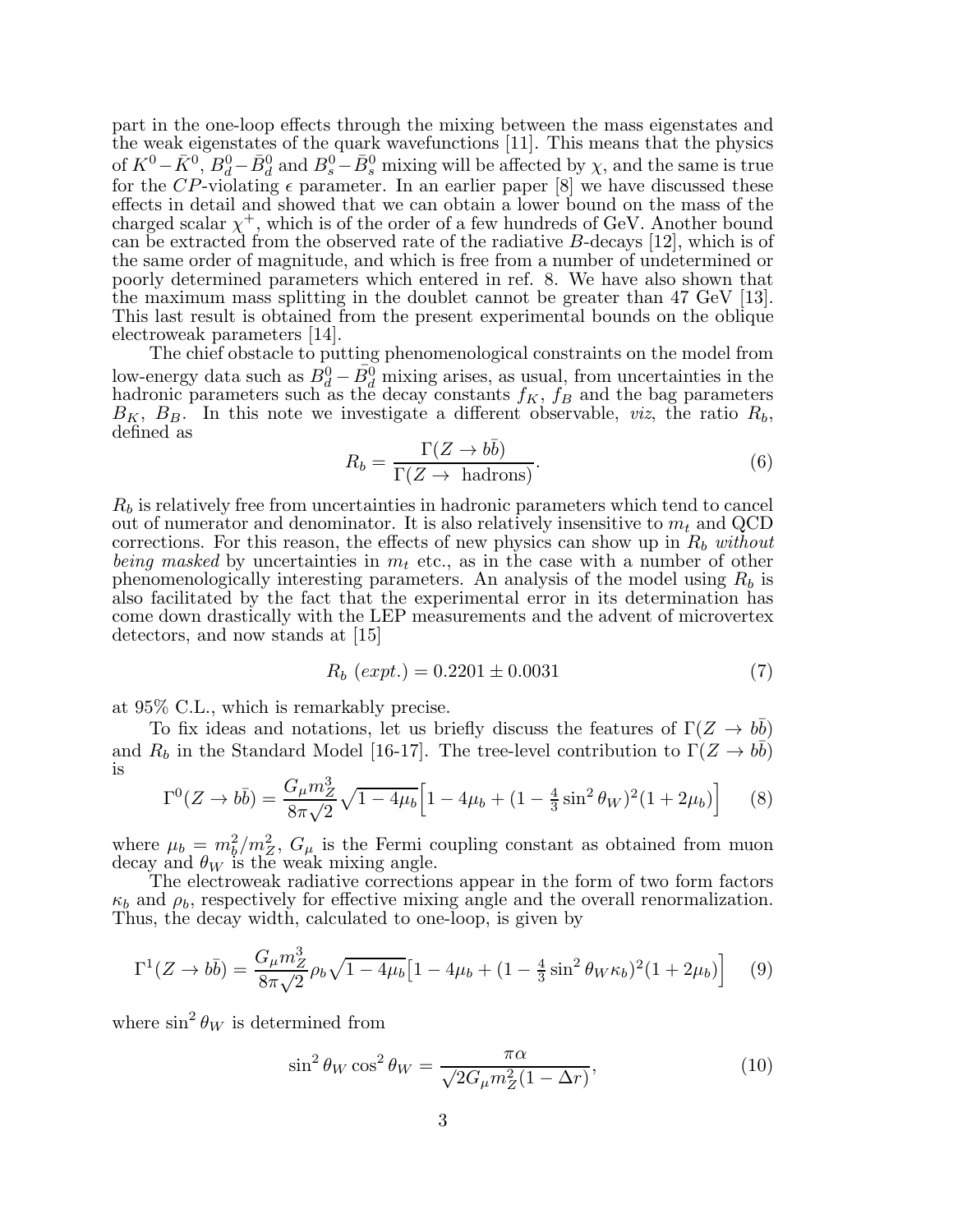$\Delta r$  being the electroweak correction to  $\mu^{\pm}$  decay.

The one-loop correction is dominated by the top quark contribution. The vacuum polarization effect, which is common to all fermionic final states, is denoted by  $\Delta \rho_t$ , which is given by

$$
\Delta \rho_t = \frac{\Pi_{ZZ}(0)}{m_Z^2} - \frac{\Pi_{WW}(0)}{m_W^2} = \frac{3G_\mu m_t^2}{8\pi^2 \sqrt{2}} \approx \frac{\alpha}{\pi} \frac{m_t^2}{m_Z^2},\tag{11}
$$

the b-mass having been neglected. The Π functions are the standard ones used to denote the vacuum polarization of the gauge bosons. For  $Z \to b\bar{b}$ , the vertex corrections give

$$
\Delta \rho_b = -\frac{4}{3} \Delta \rho_t \tag{12a}
$$

$$
\sin^2 \theta_W \Delta \kappa_b = \frac{2}{3} \sin^2 \theta_W \Delta \rho_t.
$$
 (12b)

Taking both these factors into account, we can write

$$
\rho_b = 1 + \Delta \rho_t + \Delta \rho_b + \cdots \tag{13a}
$$

$$
\kappa_b \sin^2 \theta_W = \sin^2 \theta_W + \cos^2 \theta_W \Delta \rho_t + \frac{2}{3} \sin^2 \theta_W \Delta \rho_t + \cdots \tag{13b}
$$

After some straightforward algebra, it can be shown that

$$
R_b = \frac{13}{59} \left( 1 + \frac{46}{59} \delta_b^{(t)}(m_t) + \frac{24}{767} \frac{g_{Vl}}{g_{Al}} + \frac{0.1 \alpha_s(m_Z^2)}{\pi} \right)
$$
(14)

with  $\sin^2 \theta_W = 0.2324$ , and  $\delta_b^{(t)}$  $b^{(t)}(m_t)$  and  $g_{Vl}/g_{Al}$  are given by

$$
\delta_b^{(t)}(m_t) \simeq -\frac{20\alpha}{13\pi} \frac{m_t^2}{m_Z^2} - \frac{10\alpha}{3\pi} \ln \frac{m_t^2}{m_Z^2}
$$
\n(15)

$$
\frac{g_{Vl}}{g_{Al}} = 1 - 4\sin^2\theta_W.
$$
\n(16)

The top-dependent contribution is of the order of  $10^{-3}$ , the same as the order of experimental errors, and thus the variation of  $R_b$  with  $m_t$  over the allowed range of the latter is rather flat. As stated above, this is one of the reasons for which  $R_b$ is phenomenologically interesting. In our model, another term of the form

$$
\delta^{\chi}(R_b) = \frac{13}{59} \frac{46}{59} (\delta_b^{\chi}(m_t) - \delta_b^{\chi}(0))
$$
\n(17)

gets added to the above contribution. We take only the non-oblique part as it is known [13] that the oblique part has negligible contribution. It is noteworthy that the effective Lagrangian only favors the production of left-handed b quarks, but since the same is true for the tree-level case, it will not cause any significant change in the electroweak asymmetries.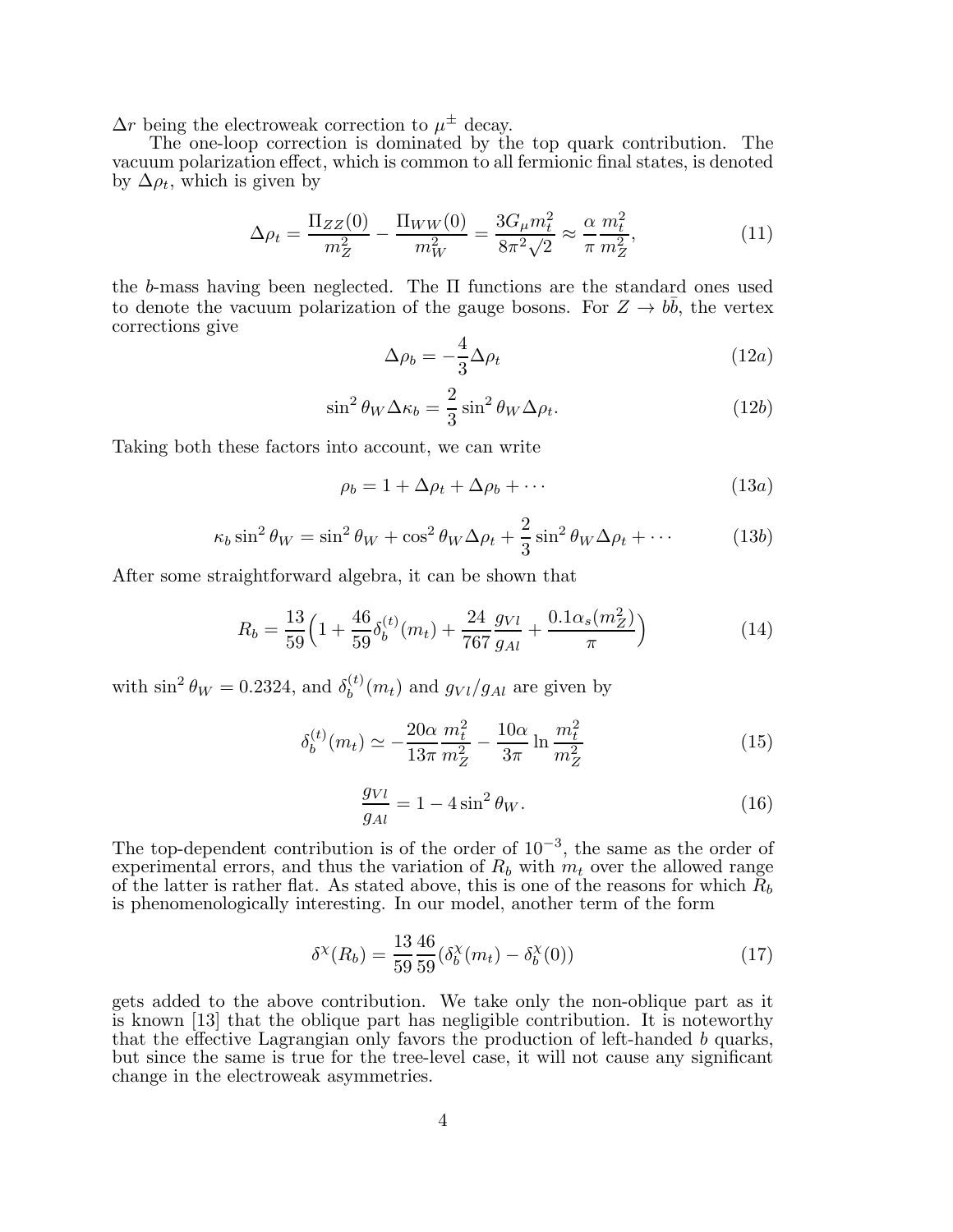In the limit  $m_b \to 0$ , we can introduce the effects of the new physics through a change in the vertex factors for the  $Z \to b\bar{b}$  coupling:

$$
v_L' = v_L + \frac{8}{3} \frac{\alpha}{4\pi \sin^2 \theta_W} F_L(P^2, m_t)
$$
\n(18*a*)

$$
v_R' = v_R \tag{18b}
$$

where  $P$  is the four-momentum of the external  $Z$ , and the color factor of  $8/3$ comes from the octet nature of  $\chi$  under  $SU(3)_c$ . The right-handed coupling is not changed as no term of the form  $\bar{t}_L b_R \chi$  is allowed in the Lagrangian. The function  $F_L$  represents the total of all one-loop correction effects, depicted in Fig. 1. It can be written as the sum of three terms,

$$
F_L = F_L^a + F_L^b + F_L^c,\t\t(19)
$$

where  $F_L^a$ ,  $F_L^b$  and  $F_L^c$  denote the contributions from the figures 1a, 1b and 1c respectively. The correction works out to be

$$
\delta_b^{\chi}(m_t) - \delta_b^{\chi}(0) = \frac{8}{3} \frac{\alpha}{4\pi \sin^2 \theta_W} \frac{2v_L}{v_L^2 + v_R^2} F_L(m_Z^2, m_t)
$$
(20)

with

$$
v_L = -\frac{1}{2} + \frac{1}{3}\sin^2\theta_W, \quad v_R = \frac{1}{3}\sin^2\theta_W.
$$
 (21)

The  $F_L$  functions are

$$
F_L^a = b_1(m_\chi, m_t, m_b^2) v_L \lambda_L^2, \qquad (22a)
$$

$$
F_L^b = \left[ \left[ \frac{P^2}{\mu_R^2} c_6(m_\chi, m_t, m_t) - \frac{1}{2} - c_0(m_\chi, m_t, m_t) \right] v_R^{(t)} + \frac{m_t^2}{\mu_R^2} c_2(m_\chi, m_t, m_t) v_L^{(t)} \right] \lambda_L^2,
$$
\n(22b)

$$
F_L^c = c_0(m_t, m_\chi, m_\chi)(\frac{1}{2} - s^2)\lambda_L^2
$$
 (22*c*)

where  $\lambda_L = g'_t$  $t'/g$ , g being the usual  $SU(2)_L$  coupling constant,  $m_\chi$  is the mass of the charged  $\chi$ ,  $\mu_R$  is the mass scale arising in dimensional regularization, and

$$
v_R^{(t)} = -\frac{2}{3}\sin^2\theta_W, \quad v_L^{(t)} = \frac{1}{2} - \frac{2}{3}\sin^2\theta_W. \tag{23}
$$

The two- and three-point functions  $b_1, c_0, c_2$  and  $c_6$  in terms of the well-known Passarino-Veltman functions [18] are [16]

$$
b_1(m_1, m_2) = B_1(m_2, m_1) + \frac{1}{2}(\Delta - \ln \mu_R^2), \qquad (24a)
$$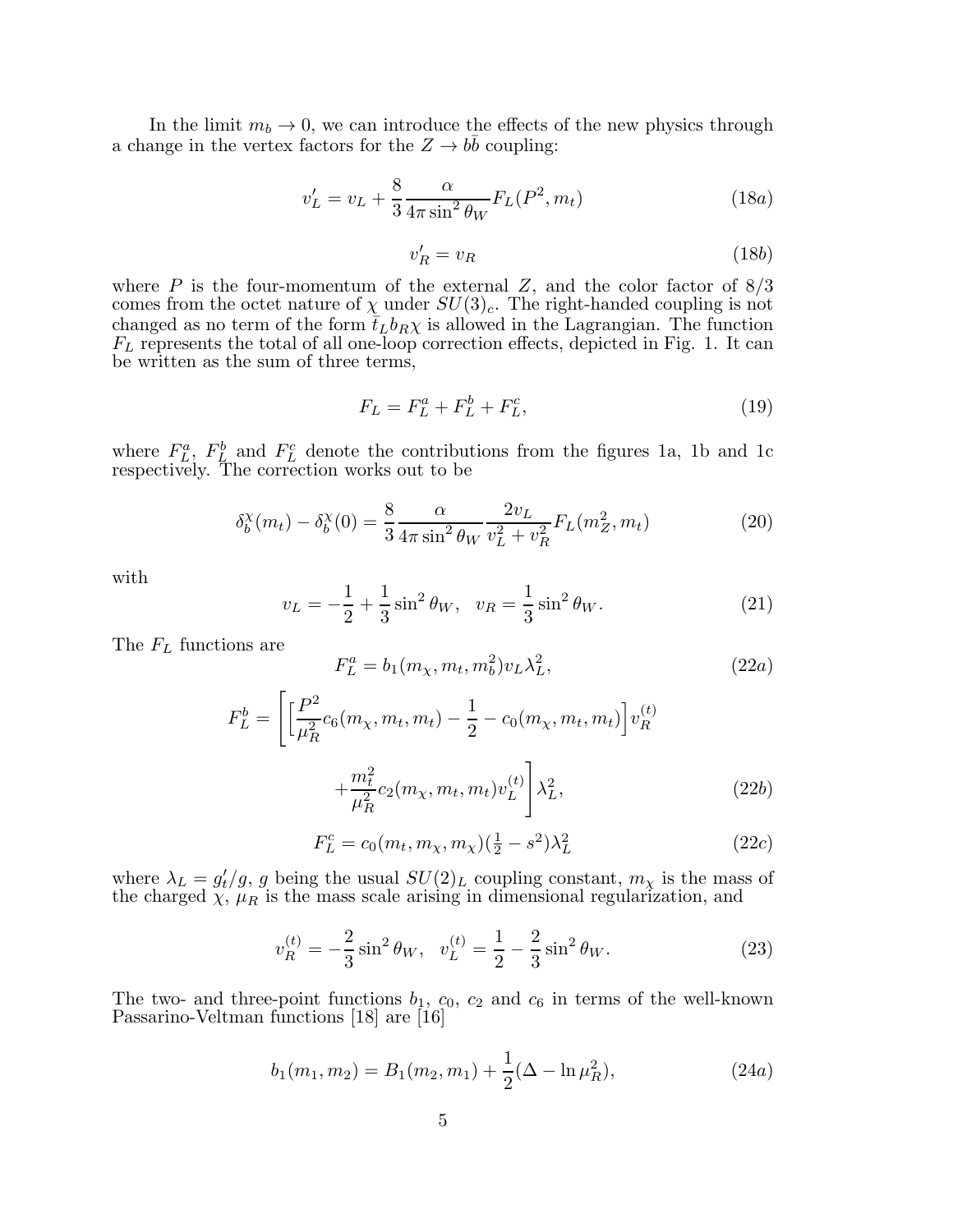$$
c_0(m_1, m_2, m_3) = -2C_{24}(m_2, m_1, m_3) + \frac{1}{2}(\Delta - \ln \mu_R^2), \tag{24b}
$$

$$
c_2(m_1, m_2, m_3) = \mu_R^2 C_0(m_2, m_1, m_3), \qquad (24c)
$$

$$
c_6(m_1, m_2, m_3) = -\mu_R^2 [C_{23} + C_{11}](m_2, m_1, m_3)
$$
\n(24*d*)

where  $\Delta = 2/(4 - d) - \gamma - \ln \pi$  in d dimensions, and this divergence cancels out in the final formula for  $F<sub>L</sub>$ .

In Fig. 2 we show the plot of  $\delta^{\chi}(R_b)$  with  $m_{\chi}$  for the top mass ranging from 110 GeV to 200 GeV. The corresponding  $g'_t$  values can be obtained from eq. (4). We have taken  $\sin^2 \theta_W = 0.2324$ ,  $m_b = 4.7$  GeV and  $\alpha_s(m_Z^2) = 0.117$ . We have checked that very little change in the final results occur if we take into account the errors in  $\alpha_s(m_Z^2)$  and  $\sin^2 \theta_W$ .

In Fig. 3 we plot the lower bound on  $m_{\chi}$  for different  $m_t$ , ranging from 100 to 180 GeV. It may be noted that this bound goes as  $m_t^2$  and  $m_t = 190$  GeV is the maximum allowed limit. For  $m_t = 150$  GeV, we get  $m_\chi = 380$  GeV as the lower limit. It is to be noted that the  $\chi$ -contribution, being negative, makes the bound very stringent in nature. The new physics decouples in the limit  $m_{\chi} \to \infty$ ; this result is in conformity with those obtained earlier [8, 12-13]. Of course, this is just a technical point since  $\chi$  is a composite object and it is meaningless to carry  $m_{\chi}$  beyond the compositeness scale. So it can be claimed that within the *framework of this model,*  $m<sub>\chi</sub>$  has both an upper as well as a lower bound, and these come closer and finally coincide as the cutoff  $\Lambda$  is decreased. This behaviour can be easily explained; if we decrease  $\Lambda$ ,  $(m_t)_{BHL}$  will increase, so there will be a corresponding increase in  $g_t'$  $t'$ , and  $\delta_b^{\chi}$  $\chi_b^{\chi}$  functions are proportional to  $g_t'$ t <sup>2</sup>. The coincidence occurs at about  $\Lambda = 1$  TeV.

In this work, therefore, we have investigated the effects of isodoublet coloroctet composite scalars arising in a realistic model with dynamical breaking of electroweak symmetry. The specific process focussed on is the decay  $Z \to b\bar{b}$ , since the ratio  $R_b$  is precisely determined and well-known to be relatively free from uncertainties in the Standard Model parameters such as  $m_t$ . We find that a stringent lower bound can be placed on the masses of these composite colored scalars, which is around 400 GeV for a top mass of 150 GeV, and increases quadratically with  $m_t$ . At the present moment, one of the main issues confronting Z decay experiments is to determine the difference between the Standard Model prediction of  $R_b$  and the experimental number, because this is one more possible gateway to look into the new physics. The Minimal Supersymmetric Standard Model predicts a positive (but small)  $\delta R_b$ , and nearly all extensions and modifications in the scalar sector (whether elementary or composite) predict  $\delta R_b$  to be slightly negative. None of the alternatives can be ruled out at the present moment, and further precision experiments could help discriminate between models.

## Acknowledgements

We are indebted to Gautam Bhattacharyya for valuable discussions. The two- and three-point functions were calculated using the code CN developed by Biswarup Mukhopadhyaya and Amitava Raychaudhuri.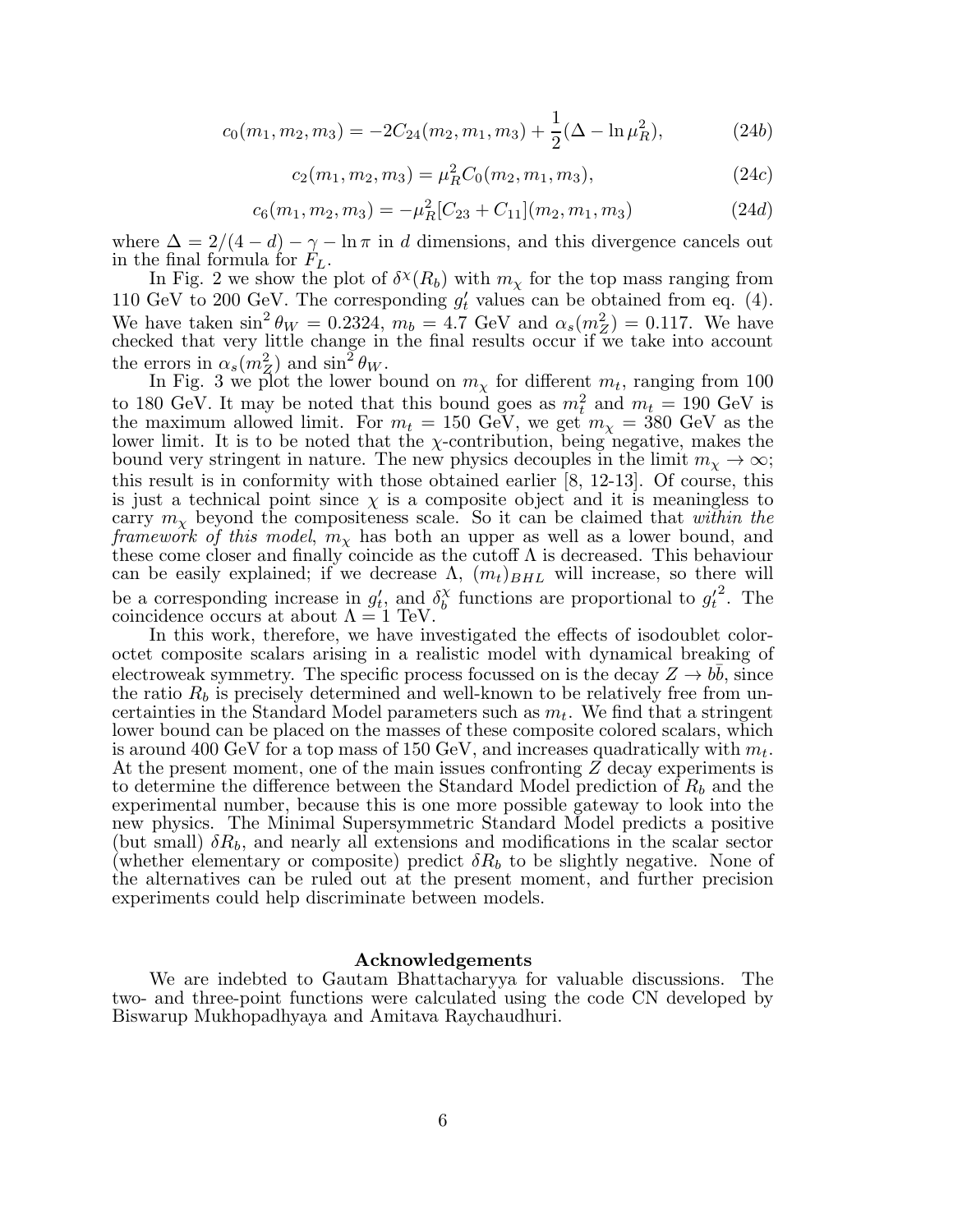## References

- 1. Y. Nambu, in Proc. of the 1988 International Workshop on New Trends in Strong Coupling Gauge Theories, Nagoya, Japan, eds. by M. Bando, T. Muta and K. Yamawaki (World Scientific, Singapore, 1989); Y. Nambu, EFI Report No. 89-08 (1989), (unpublished).
- 2. W.A. Bardeen, C.T. Hill and M. Lindner, Phys. Rev. D41, 1647 (1990).
- 3. V.A. Miransky, M. Tanabashi and K. Yamawaki, Phys. Lett. B221, 177 (1989); Mod. Phys. Lett. A4, 1043 (1990).
- 4. W.J. Marciano, Phys. Rev. D41, 219 (1990).
- 5. M. Tanabashi, in Proc. of the 1991 Nagoya Spring School on Dynamical Symmetry Breaking, Nagoya, Japan, ed. by K. Yamawaki (World Scientific, Singapore, 1992).
- 6. Y.-b. Dai *et al*, Phys. Lett. **B285**, 245 (1992).
- 7. A. Kundu, T. De and B. Dutta-Roy, Mod. Phys. Lett. A8, 2465 (1993).
- 8. A. Kundu, T. De and B. Dutta-Roy, Saha Institute Report No. SINP-TNP/93-12 (to appear in Phys. Rev.  $\mathbf{D}$ ).
- 9. S. Okubo, Prog. Theor. Phys. 27, 949 (1962); A. Kundu, T. De and B. Dutta-Roy, Saha Institute Report No. SINP-TNP/93-08 (to appear in J. Group Theory in Physics).
- 10. T. Kugo, in Proc. of the 1991 Nagoya Spring School on Dynamical Symmetry Breaking, Nagoya, Japan, ed. by K. Yamawaki (World Scientific, Singapore, 1992).
- 11. M. Kobayashi and T. Maskawa, Prog. Theor. Phys. 49, 652 (1973).
- 12. A. Kundu, T. De and B. Dutta-Roy, Saha Institute Report No. SINP-TNP/93-15 (to appear in Phys. Rev.  $D$ ).
- 13. G. Bhattacharyya et al, University of Calcutta Report No. CUPP-93/6 (communicated).
- 14. J. Ellis, G.L. Fogli and E. Lisi, Phys. Lett. B285, 238 (1992), ibid B292, 427 (1992).
- 15. A. Blondel and C. Verzegnassi, Phys. Lett. B311, 346 (1993).
- 16. M. Boulware and D. Finnell, Phys. Rev. D44, 2054 (1991).
- 17. A.A. Akhundov, D.Yu. Bardin and T. Riemann, Nucl. Phys. B276, 1 (1986); W. Beenakker and W. Hollik, Z. Phys. C40, 141 (1988); J. Bernabeu, A. Pich and A. Santamaria, Phys. Lett. B200, 569 (1988); F. Boudjema, A. Djouadi and C. Verzegnassi, Phys. Lett.  $\bf{B238}$ , 423 (1990); A. Denner *et al*, Z. Phys. **C51**, 695 (1991); A. Djouadi *et al*, Nucl. Phys. **B349**, 48 (1991).
- 18. G. 't Hooft and M. Veltman, Nucl. Phys. B153, 365 (1979); G. Passarino and M. Veltman, Nucl. Phys. B160, 151 (1979).